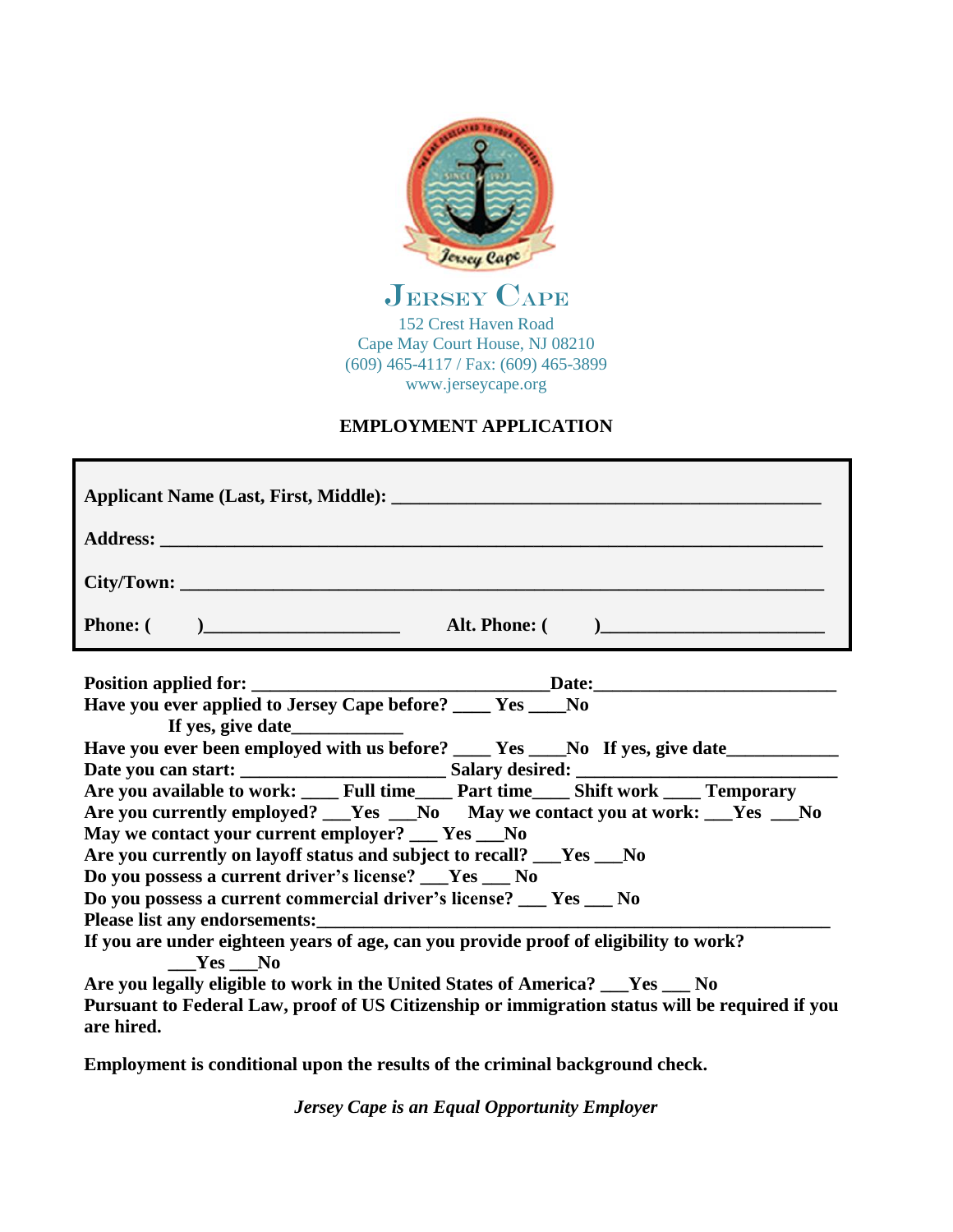**Employment History: This section must be completed even if you attach a resume. List your**  last four employers and major assignments within the same employer. Begin with the most recent. Include any military service. Explain any gaps in employment in the space on this **form marked comments located on the bottom of this page.**

| <b>Employer:</b>                    | Work<br>Date started:                 |                                 |
|-------------------------------------|---------------------------------------|---------------------------------|
| <b>Address:</b>                     | Date left:<br><b>Starting Salary:</b> | performed/<br>responsibilities: |
| <b>Job Title:</b>                   |                                       |                                 |
|                                     | <b>Final Salary:</b>                  |                                 |
| <b>Reason for leaving:</b>          |                                       |                                 |
| Supervisor's name and phone number: |                                       |                                 |
| May we contact for a reference?     | Yes<br>N <sub>0</sub>                 |                                 |
| <b>Employer:</b>                    | Date started:                         | Work                            |
|                                     | Date left:                            | performed/                      |
| <b>Address:</b>                     | <b>Starting Salary:</b>               | responsibilities:               |
| <b>Job Title:</b>                   |                                       |                                 |
|                                     | <b>Final Salary:</b>                  |                                 |
| <b>Reason for leaving:</b>          |                                       |                                 |
| Supervisor's name and phone number: |                                       |                                 |
|                                     |                                       |                                 |
| May we contact for a reference?     | Yes<br>N <sub>0</sub>                 |                                 |
| <b>Employer:</b>                    | Date started:                         | Work                            |
| <b>Address:</b>                     | Date left:                            | performed/<br>responsibilities: |
|                                     | <b>Starting Salary:</b>               |                                 |
| <b>Job Title:</b>                   |                                       |                                 |
|                                     | <b>Final Salary:</b>                  |                                 |
| <b>Reason for leaving:</b>          |                                       |                                 |
| Supervisor's name and phone number: |                                       |                                 |
|                                     |                                       |                                 |
| May we contact for a reference?     | Yes<br>N <sub>0</sub>                 |                                 |
| <b>Employer:</b>                    | Date started:                         | Work                            |
| <b>Address:</b>                     | Date left:                            | performed/<br>responsibilities: |
|                                     | <b>Starting Salary:</b>               |                                 |
| <b>Job Title:</b>                   |                                       |                                 |
|                                     | <b>Final Salary:</b>                  |                                 |
| <b>Reason for leaving:</b>          |                                       |                                 |
| Supervisor's name and phone number: |                                       |                                 |
|                                     |                                       |                                 |
| May we contact for a reference?     | Yes<br>No                             |                                 |

**Comments:**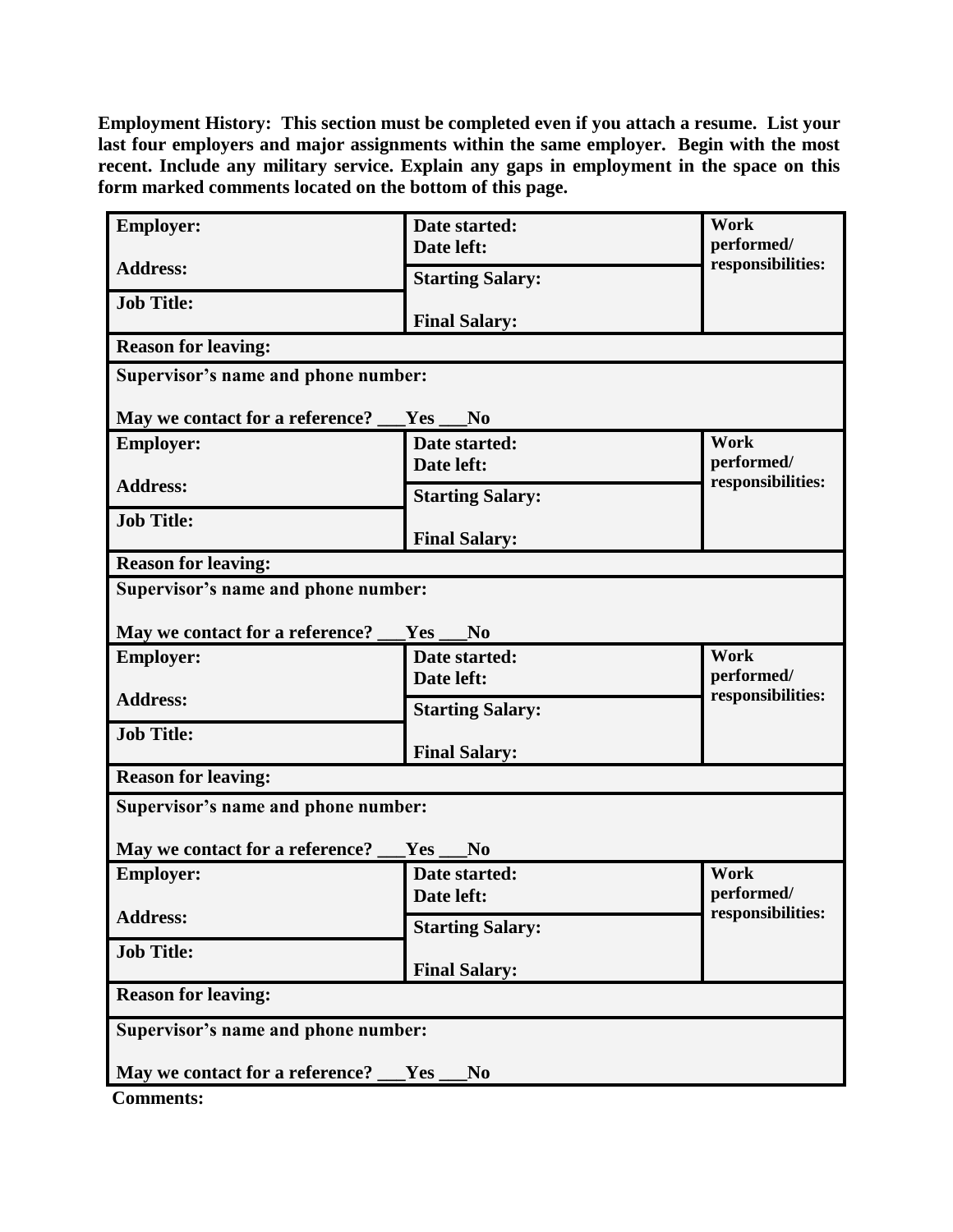**Education: Provide information on your formal schooling and education. Include elementary, secondary, and post-secondary education, if any. Include any formal vocational or professional education. For high school and post-secondary education, indicate any major or specialty, such as Academic, Business, or Trade.**

| School:             | <b>Years</b><br>Graduated:<br>completed:<br>(Circle)<br>(Circle) |                       | Major Field: |
|---------------------|------------------------------------------------------------------|-----------------------|--------------|
| <b>High School:</b> | $2 \quad 3$<br>$\overline{\mathbf{4}}$                           | Yes<br>N <sub>0</sub> |              |
| <b>College:</b>     | $1 \quad 2 \quad 3 \quad 4$                                      | Yes No                |              |
| Other:              | $1 \quad 2 \quad 3 \quad 4$                                      | Yes No                |              |

**Languages: List any foreign languages you know and indicate your level of proficiency**.

| Language: | <b>Speak Some</b> | Speak<br>Fluently | <b>Read</b> | Write |
|-----------|-------------------|-------------------|-------------|-------|
|           |                   |                   |             |       |
|           |                   |                   |             |       |
|           |                   |                   |             |       |

**Special Skills & Experience: State any special skills, experience, training, licenses, certifications or other factors that make you especially qualified for the position for which you are applying.**

**Comments & Additional Information: Is there any additional information about you we should consider?**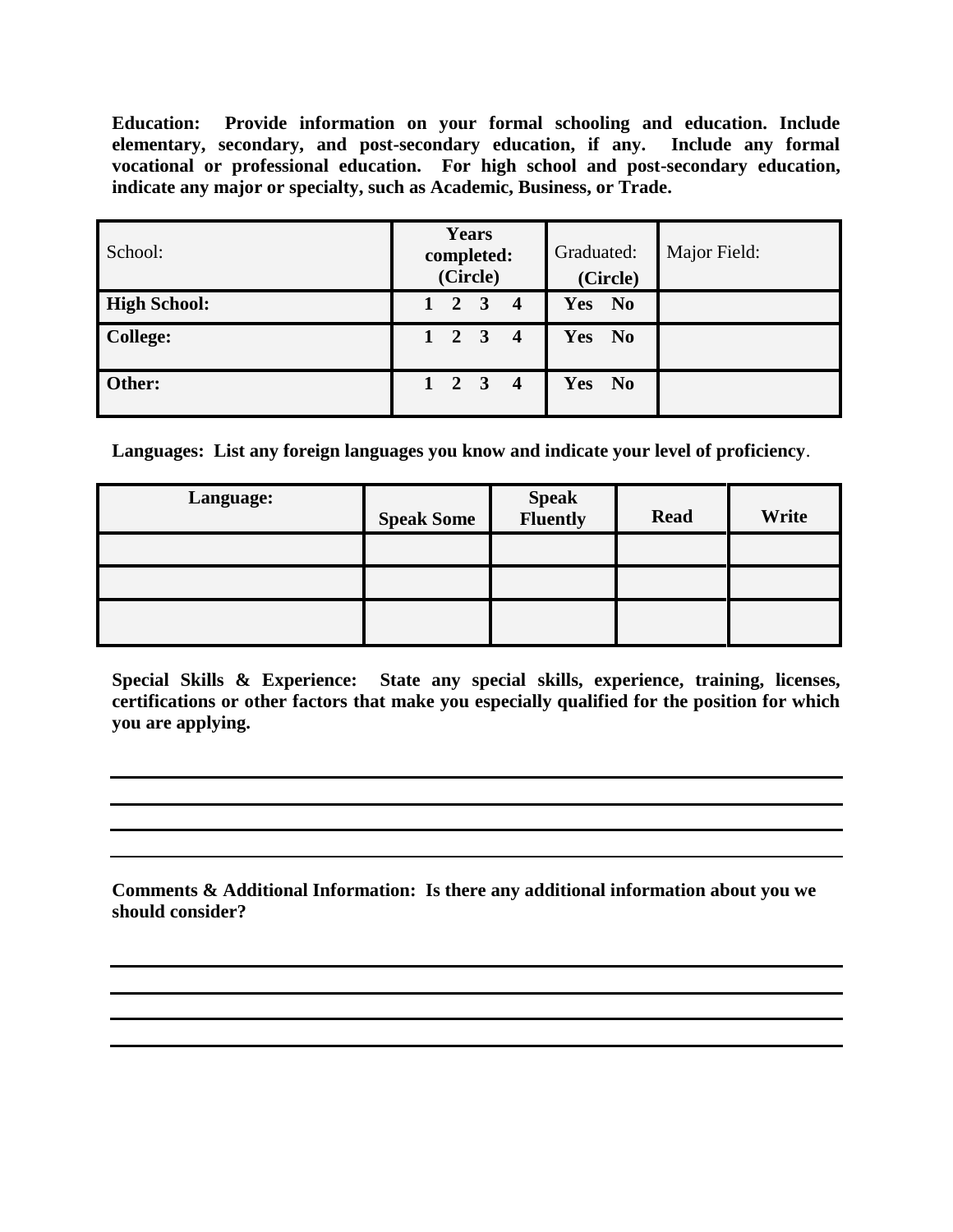**Note to Applicants:** DO NOT ANSWER THIS QUESTION UNLESS YOU HAVE BEEN INFORMED ABOUT THE REQUIREMENTS OF THE JOB FOR WHICH YOU ARE APPLYING

**Can you perform the essential functions of the job, for which you are applying, either with or without a reasonable accommodation? \_\_\_YES \_\_\_NO**

**References: Provide the names, addresses and phone numbers of three people whom we may contact as a reference. They should not be relatives or former supervisors.**

| Name & Address: | <b>Phone Number:</b> | <b>Years Known:</b> |
|-----------------|----------------------|---------------------|
|                 |                      |                     |
|                 |                      |                     |
|                 |                      |                     |
|                 |                      |                     |
|                 |                      |                     |
|                 |                      |                     |

**Understandings and Agreements:**

**As an applicant for a position with Jersey Cape, I understand and agree that I must provide truthful and accurate information in this application. I understand that my application may be rejected if any information is not complete, true and accurate. If hired, I understand that I may be separated from employment if Jersey Cape later discovers that information on this form was incomplete, untrue, or inaccurate. I give Jersey Cape the right to investigate the information I have provided, talk with former employers (except where I have indicated they may not be contacted). I give Jersey Cape the right to secure additional job-related information about me. I release Jersey Cape and its representatives from all liability for seeking such information. I understand that Jersey Cape is an equalopportunity employer and does not discriminate in its hiring practices. I understand that Jersey Cape will make reasonable accommodations as required by the Americans with Disabilities Act. I understand that, if employed, I may resign at any time and that Jersey Cape may terminate me at any time in accordance with its established policies and procedures. No representatives of Jersey Cape may make any assurances to the contrary. I understand that any offer of employment may be subject to job-related medical, physical, drug, or psychological tests. I also understand that some positions may involve complete background and criminal checks.** *For your application to be considered, you must sign and date below.*

| <b>Applicant's Signature</b> |  |  |
|------------------------------|--|--|
|------------------------------|--|--|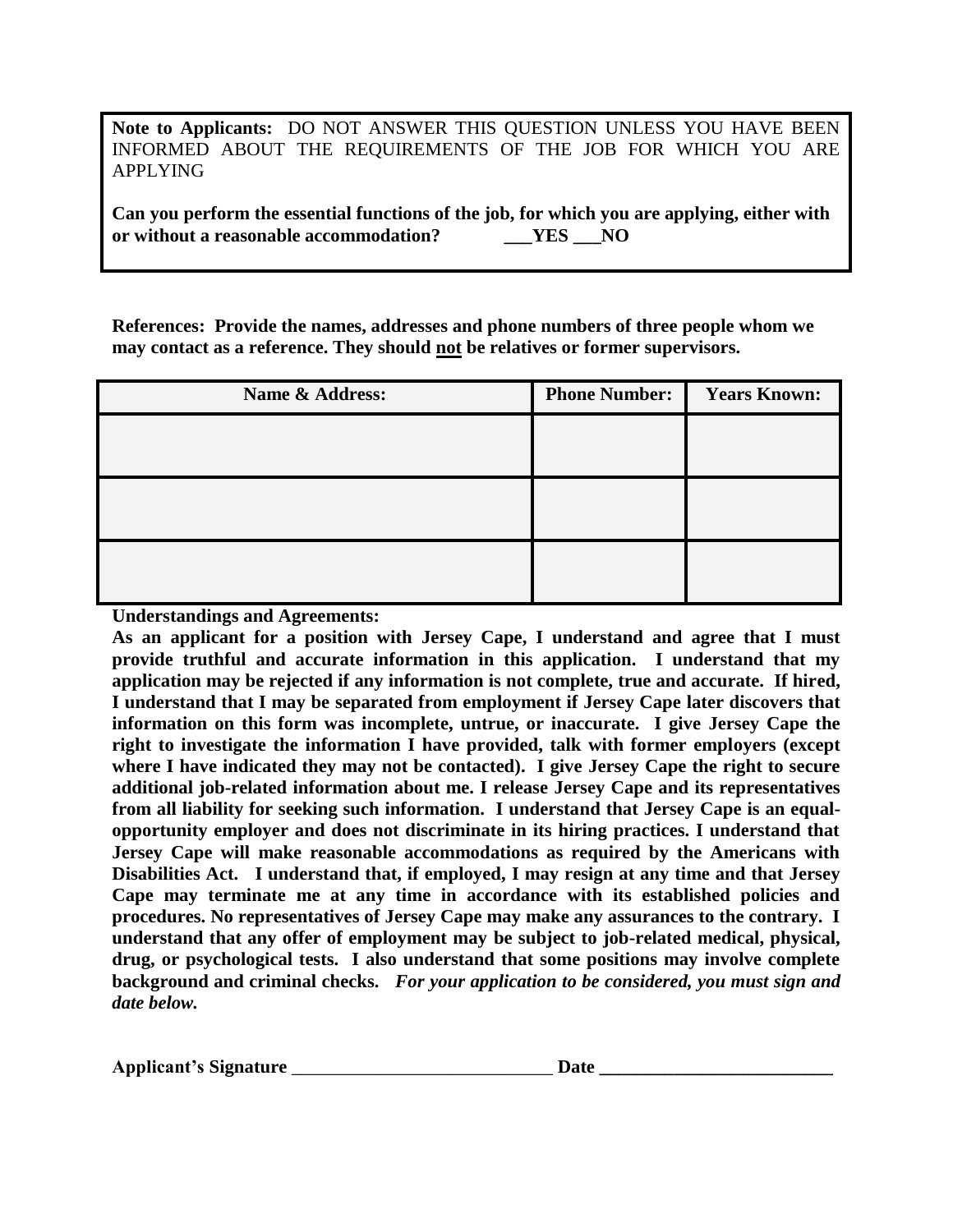## **Voluntary Affirmative Action Information You are not required to provide this information. Provide only if you wish.**

If you provide information on this page, it will be filed separately from the job application. This information will be used only for purposes of the affirmative action program

## **Applicant Information:**

| Name:                                                                                                                                                                                                                                                                                                                                                                                                          |
|----------------------------------------------------------------------------------------------------------------------------------------------------------------------------------------------------------------------------------------------------------------------------------------------------------------------------------------------------------------------------------------------------------------|
| <b>Address:</b>                                                                                                                                                                                                                                                                                                                                                                                                |
| City/town:                                                                                                                                                                                                                                                                                                                                                                                                     |
| <b>Phone:</b> (<br>$\begin{picture}(20,10) \put(0,0){\dashbox{0.5}(5,0){ }} \put(15,0){\circle{10}} \put(15,0){\circle{10}} \put(15,0){\circle{10}} \put(15,0){\circle{10}} \put(15,0){\circle{10}} \put(15,0){\circle{10}} \put(15,0){\circle{10}} \put(15,0){\circle{10}} \put(15,0){\circle{10}} \put(15,0){\circle{10}} \put(15,0){\circle{10}} \put(15,0){\circle{10}} \put(15,0){\circle{10}} \put(15,0$ |
|                                                                                                                                                                                                                                                                                                                                                                                                                |
| How did you learn about this position? __Advertisement __Employment Agency<br>Friend<br><b>Relative</b><br>Walk-in<br>Other                                                                                                                                                                                                                                                                                    |
| <b>Information Regarding Status:</b>                                                                                                                                                                                                                                                                                                                                                                           |
| <b>Gender:</b>                                                                                                                                                                                                                                                                                                                                                                                                 |
| <b>Male</b>                                                                                                                                                                                                                                                                                                                                                                                                    |
| <b>Female</b>                                                                                                                                                                                                                                                                                                                                                                                                  |
|                                                                                                                                                                                                                                                                                                                                                                                                                |
| <b>Equal Employment Opportunity identification groups:</b>                                                                                                                                                                                                                                                                                                                                                     |
| ____White                                                                                                                                                                                                                                                                                                                                                                                                      |
| <b>African-American (non-Hispanic)</b>                                                                                                                                                                                                                                                                                                                                                                         |
| <b>Hispanic</b><br><b>American Indian/Alaskan native</b>                                                                                                                                                                                                                                                                                                                                                       |
| <b>Asian/Pacific Islander</b>                                                                                                                                                                                                                                                                                                                                                                                  |
|                                                                                                                                                                                                                                                                                                                                                                                                                |
|                                                                                                                                                                                                                                                                                                                                                                                                                |
| <b>Other protected Groups:</b>                                                                                                                                                                                                                                                                                                                                                                                 |
| _____Individual with a disability                                                                                                                                                                                                                                                                                                                                                                              |
| Vietnam-era veteran (served between 1964 and 1975)                                                                                                                                                                                                                                                                                                                                                             |
| <b>Disabled veteran</b>                                                                                                                                                                                                                                                                                                                                                                                        |
|                                                                                                                                                                                                                                                                                                                                                                                                                |
| <b>For Jersey Cape use only</b>                                                                                                                                                                                                                                                                                                                                                                                |

| <b>For Jersey Cape use only</b>                                                           |                                |                                      |  |
|-------------------------------------------------------------------------------------------|--------------------------------|--------------------------------------|--|
| Hired: Yes No Position                                                                    |                                | <b>Date</b>                          |  |
| Which EEO job classification best describes the position for which the applicant applied? |                                |                                      |  |
| 1. Officials and Managers                                                                 | 4. Sales workers               | 7. Operators (semi-skilled)          |  |
| 2. Professionals                                                                          | 5. Office and clerical workers | 8. Laborers (unskilled)              |  |
| 3. Technicians                                                                            | 6. Craft workers (skilled)     | 9. Service workers (local unit type) |  |
| <b>Official</b>                                                                           | Date                           |                                      |  |